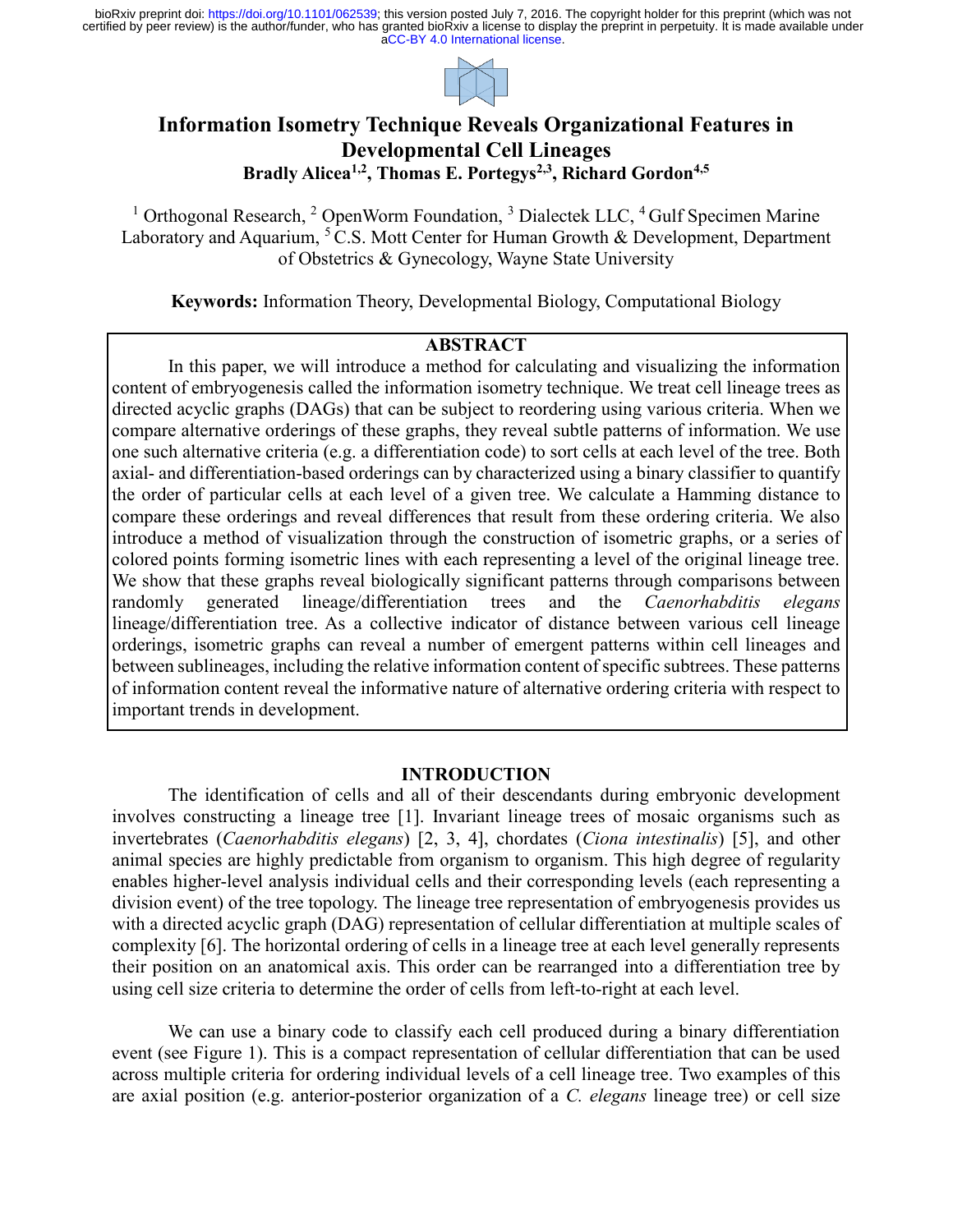variation (e.g. the larger/smaller daughter cell pairs of a generic differentiation tree). For both the lineage tree (axial position) and differentiation tree (daughter cell size differences), we get a unique binary classification of each cell. Since a binary code allows for a direct comparison amongst different ordering criteria, we can ask whether the binary code is the same for a given cell across orderings, and whether that has any biological significance.

Using a binary classification system is not simply done out of computational expediency. We draw from work on the differentiation code [7, 8, 9] that demonstrates a means to classify cells and tissues as being part of a larger framework of pattern-formation based on the dynamics of cellular differentiation. Differentiation codes are a generative modeling technique that results in a binary tree structure. This is accomplished by ordering all descendent cells or tissue by a size criterion. We characterize each binary differentiation event as a comparison between smaller and larger units. In a binary tree rooted at the top of a two-dimensional graph (see Figure 1), the smaller units branch to the right, and the larger units branch to the left. Theoretically speaking, these branches correspond to contraction differentiation waves and expansion differentiation waves, respectively [7, 9]. In constructing an isometric graph, we generate both a differentiation code and a lineage code. The lineage code follows the same logic as the differentiation code, but is used merely to recapitulate the lineage tree order.



**Figure 1.** Demonstration of lineage/differentiation code and how it maps to a two-dimensional position in the tree topology. Numbers in brackets represent the ordered position of each node (cell), while numbers in parentheses represent the binary code generated from the order and level of a given node (cell).

#### **SOURCE DATA AND METHODS**

## **Description of Dataset**

This representative nematode (roundworm, Nematoda) is a usually hermaphroditic organism that has 959 cells in the adult hermaphrodite and 1031 in the adult male. Our secondary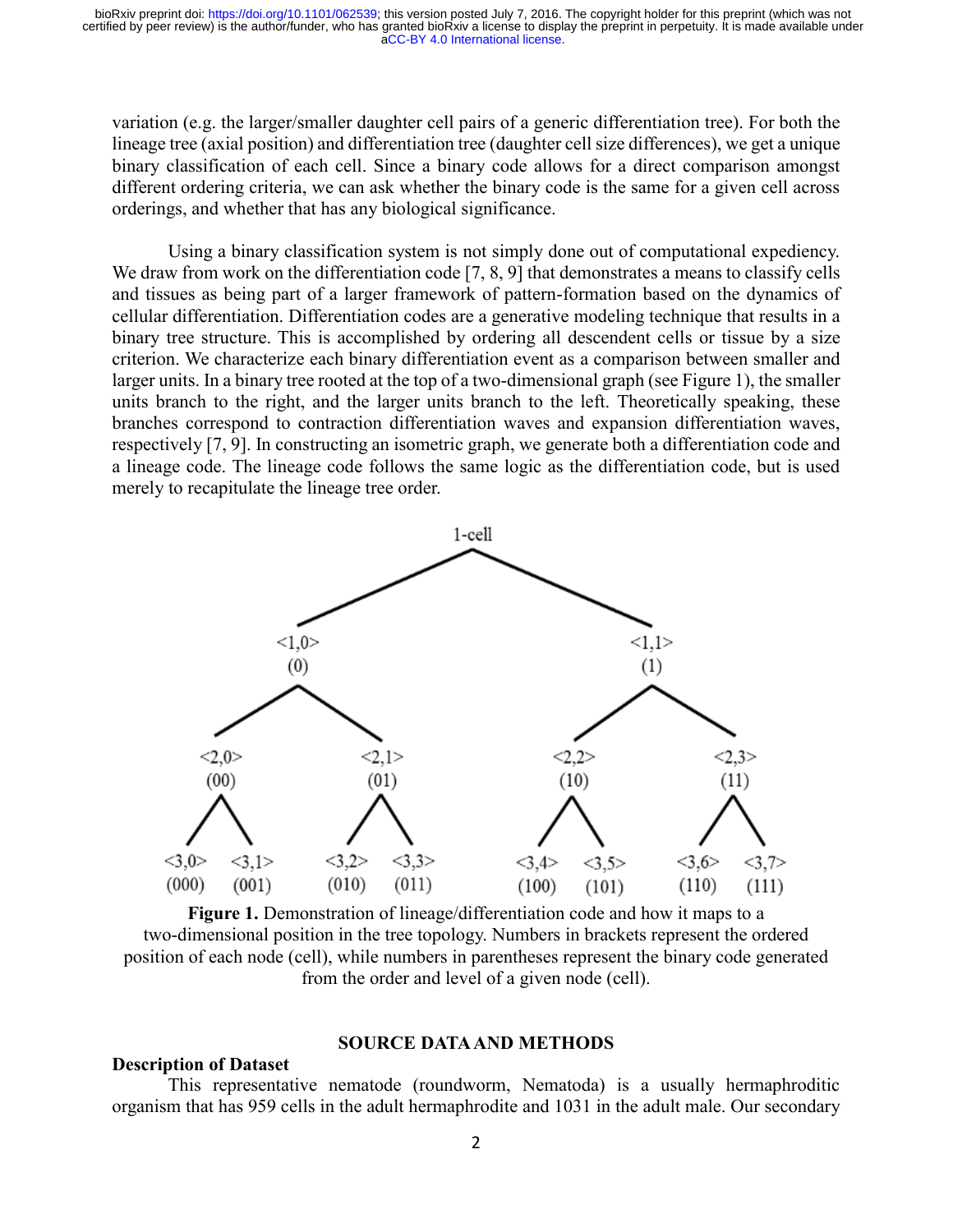dataset [3, 4] consists of pre-hatching cell divisions (up to 558 cells). In the original acquisition of the data, identification of the cell nucleus was accomplished using a  $GFP^+$  marker.

Embryos for *C. elegans* embryos are incubated at 25<sup>o</sup>C [8], while the cell nucleus is imaged using a GFP<sup>+</sup> marker. These techniques allow for approximation of volume as calculation of a sphere based on an approximation of cell diameter. Diameter, and nomenclature (identity) for all cells are extracted from observations of 261 embryos. These variables are then averaged over every observation of a specific cell type. Discrete GFP+ regions are segmented from microscopy images using computer vision techniques, and are used to construct an optimal spherical representation (see [3, 4]).

Due to the nature of the quantification of the data, corresponding volumetric data of the whole embryo is not available. This spherical representation is based on identification of the centroid and annulus for these segmented regions from florescence signal intensity. While this is not an exact measure of diameter for the entire cell, it provides a reasonable approximation.

In order to address inconsistencies in size differences at the 2- and 4-cell stage of our secondary dataset, we generated a composite differentiation code. This combined knowledge of relative cell size at the 2- and 4-cell stage from cell polarity studies (see [10, 11]) with our dataset of cell volumes estimated from GFP<sup>+</sup> nuclei. This composite differentiation code was used to estimate the *C. elegans* differentiation code.

#### **Differentiation Code and Tree Classification**

Differentiation codes were constructed by using the binary differentiation events as described by Sulston et.al [2]. To arrive at a differentiation code, each daughter cell in a pair is classified as either "0" or "1", dependent upon each cell's relative volume. This classification is done independently of Eq. 1 and 2. The differentiation code is a sequence of binary digits that provide an absolute address in terms of lateral position (left-right) and depth (number of branches from the root) in the differentiation tree ordering. Lineage trees are coded according to their published arrangement in the lineage tree. Cells organized to the left are classified using a "0", while cells organized to the right are classified using a "1". The address system is the same as that of the differentiation tree, with the exception that the "lineage code" is in a different order with respect to the differentiation tree ordering. The distance between lineage and differentiation codes are calculated to arrive at a Hamming distance.

#### **Hamming Distance Calculation**

The Hamming distance metric [12] is used to calculate a distance between differentiation or lineage codes for two cells with the same depth. The Hamming distance is defined as

$$
D_H = \sum_{i=1}^{k} |x_i - y_i|
$$
 [1]

where *xi* and *yi* are binary strings of the same length (depth in the tree) compared pairwise, *k* is the length of both strings, and  $D_H$  counts the number of differences between the two strings in terms of bits. This calculation can be done for the same cell, in regards to its positions in the lineage and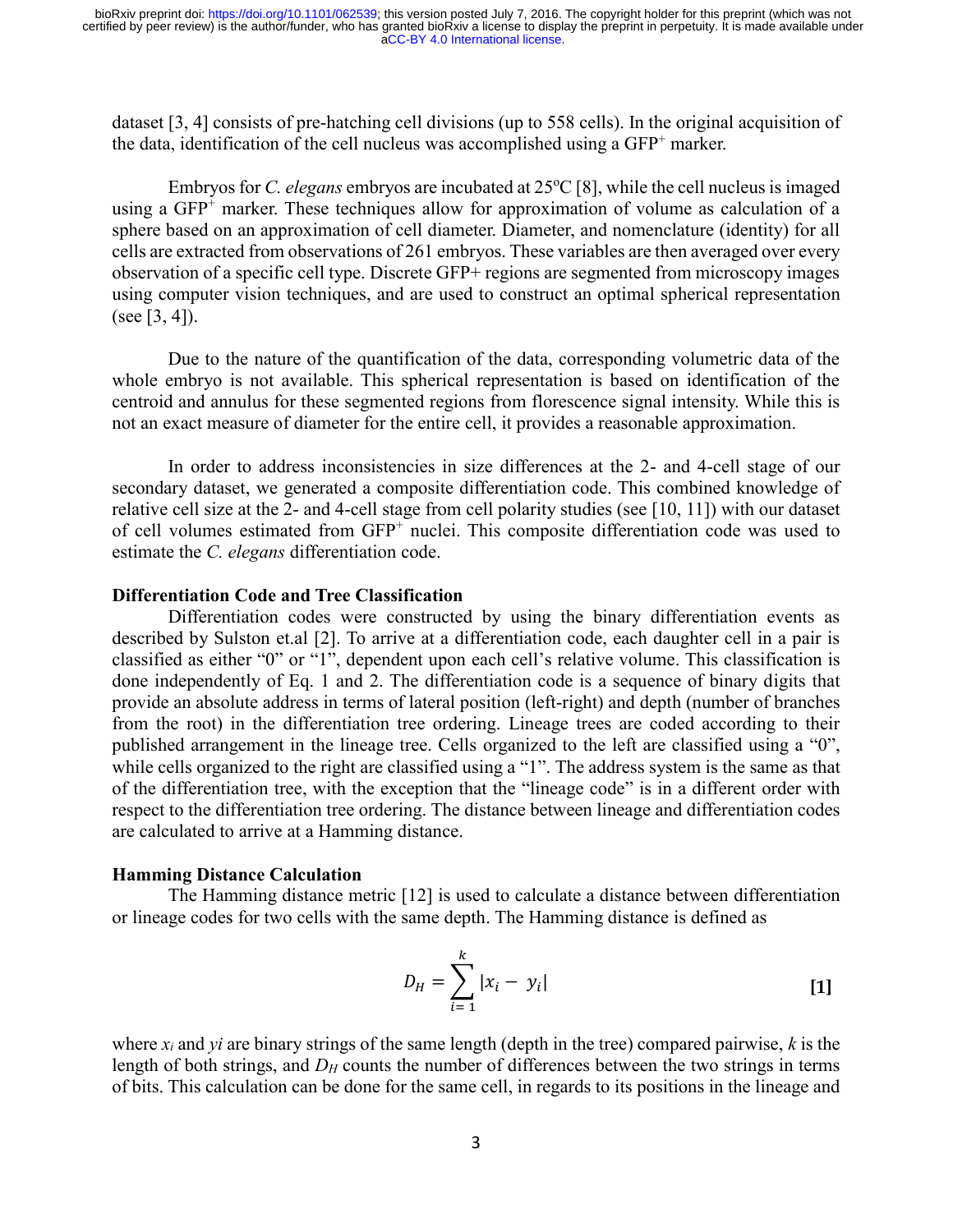differentiation trees, between different cells in the same tree, that are at the same depth, or between cells at the same depth in trees of two different organisms.

We calculate the Hamming distance between the orderings provided by the lineage tree representation versus the differentiation tree representation. This is done to provide a quantitative measure of how ordering the line of cellular descent by different criteria changes the relationships between these trees. In the random example, each comparison is made on a unique hypothetical cell that represents part of an ordered set. These data are then reordered (randomized) using the MATLAB function shuffle.m. In the *C. elegans* example, each comparison is made on a unique biological cell as defined by the Sulston et.al [2] nomenclature. A unique cell will always have the same depth, but a different binary code of the same length, which is dependent upon the tree ordering.

### **RESULTS**

To evaluate this, we conduct a quantitative comparison of equivalent graph topologies by classifying the nodes of a tree structure using information theory. More specifically, we measured the Hamming distance between each pairwise comparison of the same cell. To accomplish this, the tree structure is rooted in one order and compared with another order. This results in an isometric graph that reveals the information isometry between embryogenetic trees sorted and classified by different criteria in a bivariate manner.

An isometric graph is equivalent to a lineage tree without branches rotated clockwise 45 degrees. Isometric graphs are organized in the following way: each cell is plotted as a point in bivariate space. The diagonal line on an isometric graph is represented by a line of points that intersects both the *x* and *y* axes at identical values. The isometric graph in Figure 2 demonstrates how x and y abscissa both occur at intervals of 1, 3, 7, 15, and 31. The *x* and *y* axes represent the right-hand and left-hand sides of the cell lineage tree, respectively.

To demonstrate how this works, we have created a cell lineage and their corresponding lineage and differentiation codes using pseudo-data (Supplemental File 1). We can use this as a comparison with empirical examples to demonstrate the nature of a random pattern. First, we generated a lineage tree topology and then resorted the order of these cells randomly at each level. The comparison presented in an isometric graph is shown in Figure 2. As a generality in the random case, subsequent differentiation events lead to progressively larger Hamming distances. A Hamming distance of 3 seems to dominate the comparison between tree orderings after the fourth level, but this seems to be due to the effects of averaging. Across the five replicates, the Hamming distance fluctuates amongst the first four levels, but converge upon a monotonically increasing function afterwards as shown in Table 1.

The *Caenorhabditis elegans* isometric graph is based on the lineage tree *sensu* Sulston [2], and is shown in Figure 3, the source data for which can be found in Supplementary File 2. In this case, the lineage tree is compared to the differentiation tree. Recall that unlike the generation of random orderings at each level of the lineage tree, the lineage tree and differentiation tree are both invariant across organisms. In this case, the average Hamming distance and standard deviation increases monotonically with level as shown in Table 1.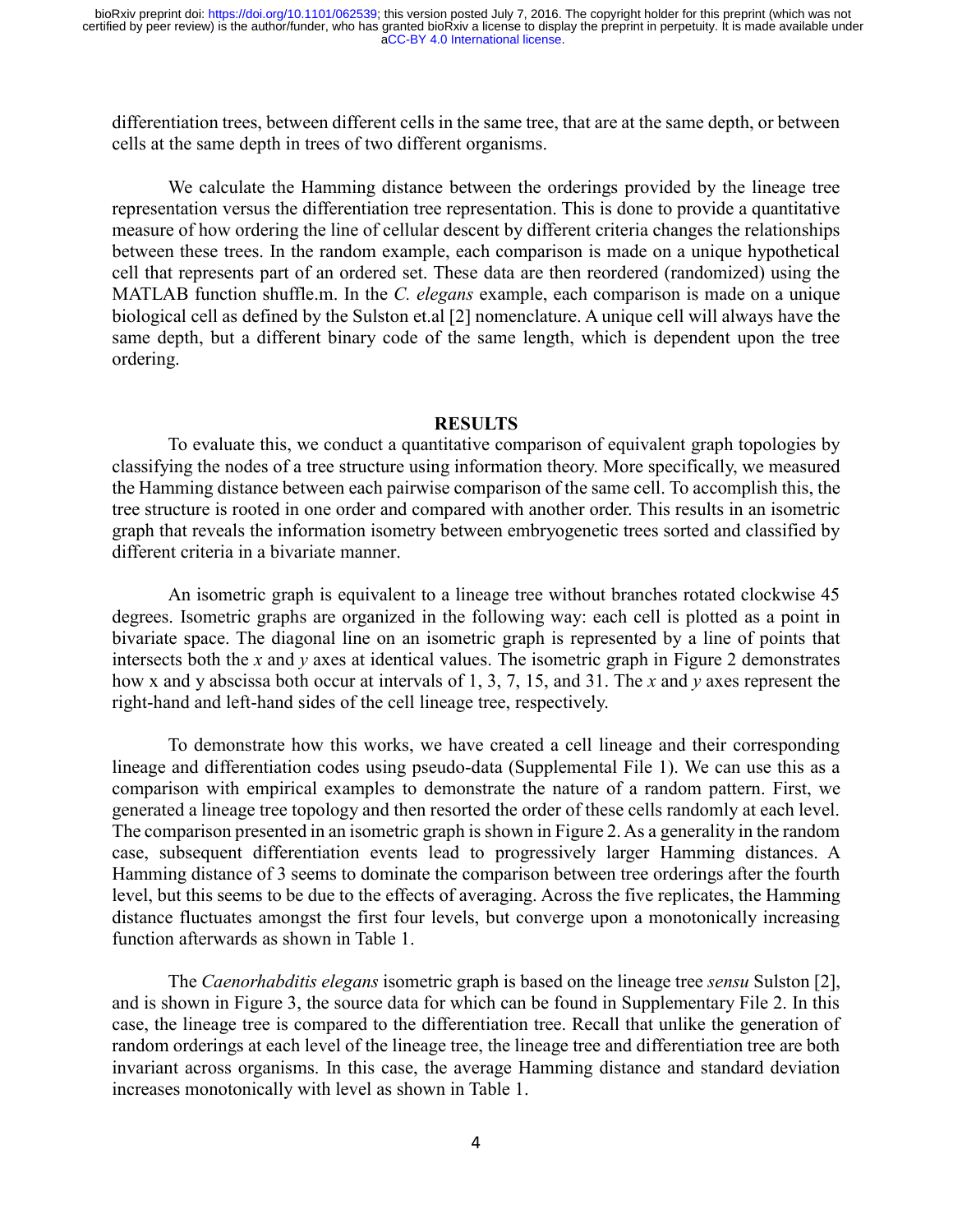

**Figure 2.** Isometric graph based on the averages for five randomized lineage trees, seven (7) levels apiece relative to a lineage code order. The *H* abbreviation stands for Hamming distance. The position of a point representing a cell is based on the depth of its node in the differentiation

tree. The positions of all points are rotated 45 degrees clockwise from a bottom-to-top differentiation tree ordering (where the 1-cell stage is at the bottom of the graph). Each cell is colored with its Hamming distance. Along a given line, the cells appear in their order, left to right, in the differentiation tree.

A comparison of the random case and *C. elegans* is shown in Figure 4, and illustrates what we should expect from an orderly process versus a randomized process. In this graph, we compare the mean Hamming distance for each level of isometric graphs resulting from the random case (Figure 2) and *C. elegans* (Figure 3). Early cell polarity patterns in the 2- and 4-cell stages of the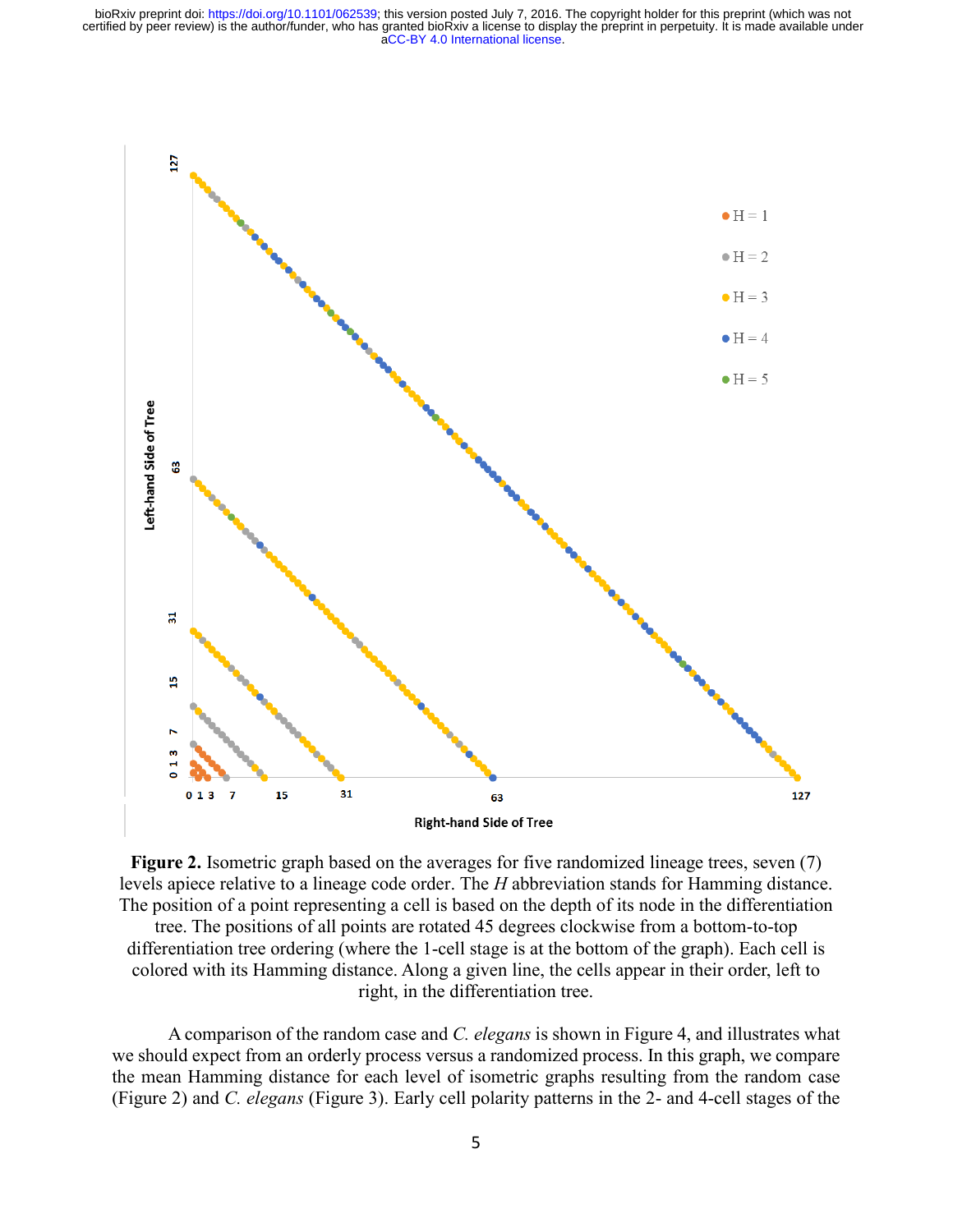*C. elegans* embryo [9] result in a higher average Hamming distance between the lineage and differentiation codes as compared to the random condition. When cell polarity is not taken into account, the trend across levels for *C. elegans* is consistent with the random case (albeit more linear). The main difference between the two conditions involves a monotonically-increasing mean value for the Hamming distance as cellular differentiation proceeds from the 1-cell case.



**Figure 3.** Isometric graph based on seven (7) levels of the *Caenorhabditis elegans* lineage tree relative to a lineage code order.

By contrast, the random case shows wide variation for the early stages of differentiation, likely due to the random positioning of a relatively small number of cells. By the third to fifth level, the randomly-generated Hamming distances begin to converge to monotonically-increasing functions. This is an averaging effect on an increasingly larger number of cells, but is contingent upon earlier stages of embryogenesis. In fact, we observe a slight divergence between the averaged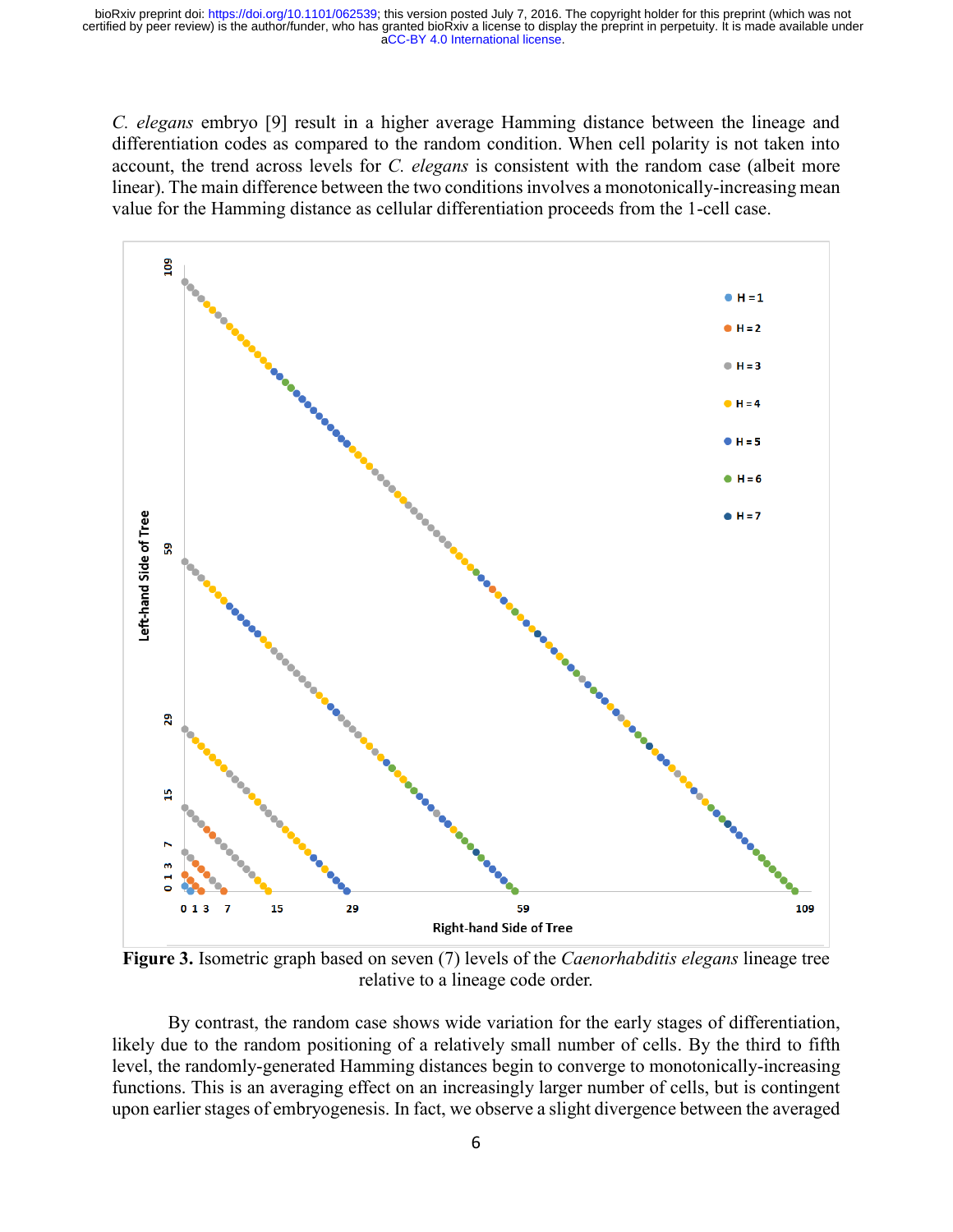random case and the *C. elegans* case (which itself is based on an ensemble average of 261 embryos).

| <b>Level</b> | ပ<br><b>Random Mean</b> | ັ<br><b>Random SD</b> | C. elegans Mean | C. elegans SD |
|--------------|-------------------------|-----------------------|-----------------|---------------|
|              | 0.6                     | 0.5                   | 1.0             | 0.0           |
|              |                         | 0.7                   | 2.0             | 0.0           |
|              | .2                      | 0.9                   | 2.5             | 0.5           |
|              | 2.0                     | 0.9                   | 3.1             | 0.6           |
|              | 2.6                     | 1.2                   | 3.9             | 0.7           |
|              | 3.0                     |                       | 4.4             |               |
|              |                         |                       |                 |               |

**Table 1.** The average Hamming distance and standard deviation per tree level for both the random case and *C. elegans* biological example. SD = standard deviation of the mean.

Taken together, Figures 2, 3, and 4 also show that although subtree-specific changes in the Hamming distance can be consistent with both the biological and random versions of an isometric graph, differences between the lineage and differentiation codes tend to increase as development unfolds. In other words, comparing the differentiation and lineage codes reveals an aggregate statistical signal that may be biologically meaningful.



**Figure 4.** Plot of Hamming distance for six averaged series: five randomized orders for each level of (red, based on pseudo-data) and *C. elegans* (black, based on lineage tree *sensu* Sulston).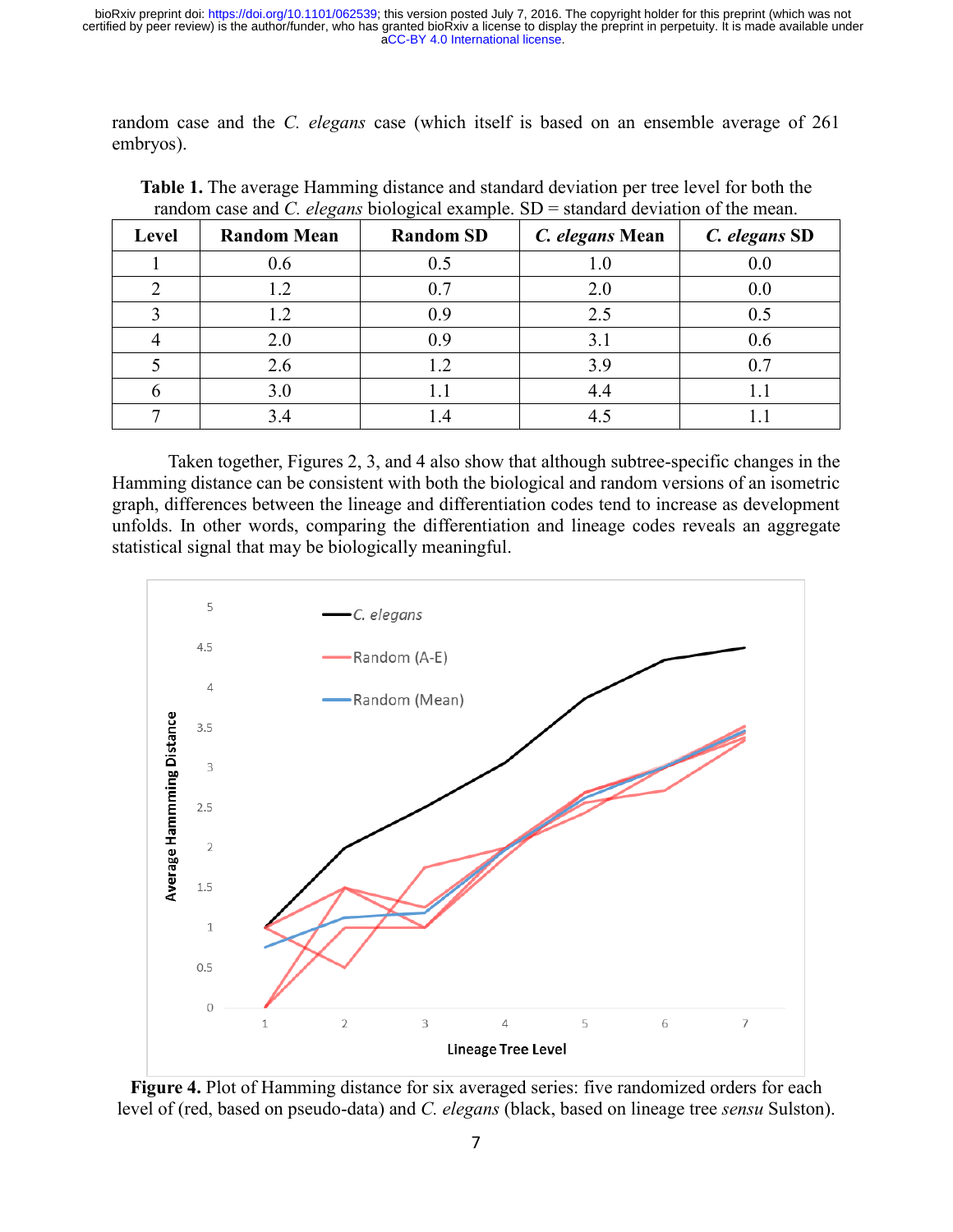To find out what this biological significance might involve, we examined Hamming distance by subtrees rooted at the 8-cell stage. This provided us with eight categories. For each category, a histogram of Hamming distances were generated and plotted in Figures 5 (random) and 6 (*C. elegans*). In Figure 5, we establish the variation in Hamming distance distributions that exist for the averaged randomized case. In this case, even though there is some skew in the eight distributions, we also observe a degree of uniformity defined by a Hamming distance of three. Examining the pseudo-data for all five randomized tree orderings reveals a similar pattern, albeit with more variance (see Supplemental File 1).

Figure 6 demonstrates a biologically-meaningful signal and a difference in Hamming distance distributions. In this case, two sublineages ("100" and "111", descendents of the AB founder cell) demonstrate an extreme bias for a Hamming distance ranging from 2-4 for sublineage "100" and 3-4 in sublineage "111". This lack of variation is an indicator that these sublineages preserve their order between the lineage tree and differentiation tree.



**Figure 5.** Histogram of subtrees rooted at the 8-cell embryo based on averages for five randomized linage trees, seven (7) levels apiece.

In the *C. elegans* case, we can further examine this signal by using partial isometric graph. These are shown in Figure 7 and 8. In a partial isometric graph, only selected sublineages are displayed, but are displayed to their full depth (based on available data). Figure 7 shows Hamming distance data for subtrees "100" and "111". Indeed, we can observe evidence of this conservation by sublineage, as there are blocks of two or more cells in a row with the same Hamming distance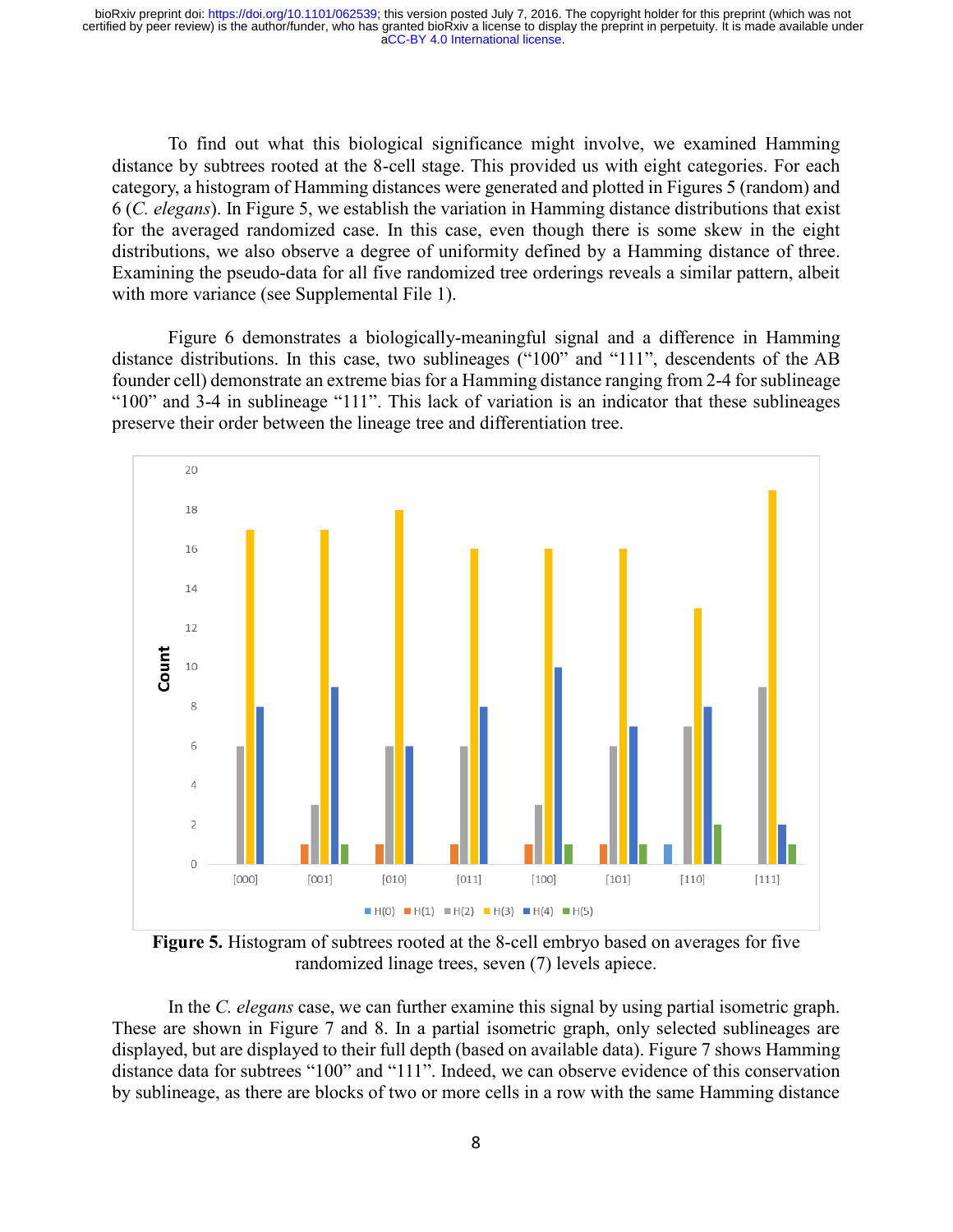rather than a heterogeneous pattern (more information content). This is particularly true of the later-occurring levels of the trees. In Figure 8, the "000" and "001" subtrees show more of a heterogeneous pattern of Hamming distances.



**Figure 6.** Histogram of subtrees rooted at the 8-cell embryo for seven (7) levels of the *Caenorhabditis elegans* lineage tree.

Taken together with the histogram data shown in Figure 6, we can surmise that the lineage to differentiation code comparison results in a weak biological signal. While we can distinguish between the biological case (*C. elegans* developmental cell lineage) and the random case, we are still unsure as to the differences between biological signal and statistical noise. While this is hard to extract at the aggregate level or in terms of statistical distributions, isometric graphs allow us to acquire additional information about these relationships and relate them directly to the biology of embryogenesis.

#### **DISCUSSION**

Application of an information theoretic approach to investigation of lineage trees and embryogenesis more generally provides a number of advantages. Information theory and visualization allows us to apply a rigorous quantitative approach to understanding patterns of cellular differentiation at multiple spatial and temporal scales. The ability to compare different organizations attributes of the embryogenetic process within a common framework provides a flexible and potentially universal representational framework. This may give a basis for investigating within and between species variation. Overall, the coupling of differentiation/lineage codes with the isometric graph approach provides a parsimonious approach to finding patterns within and between cell lineage subtrees.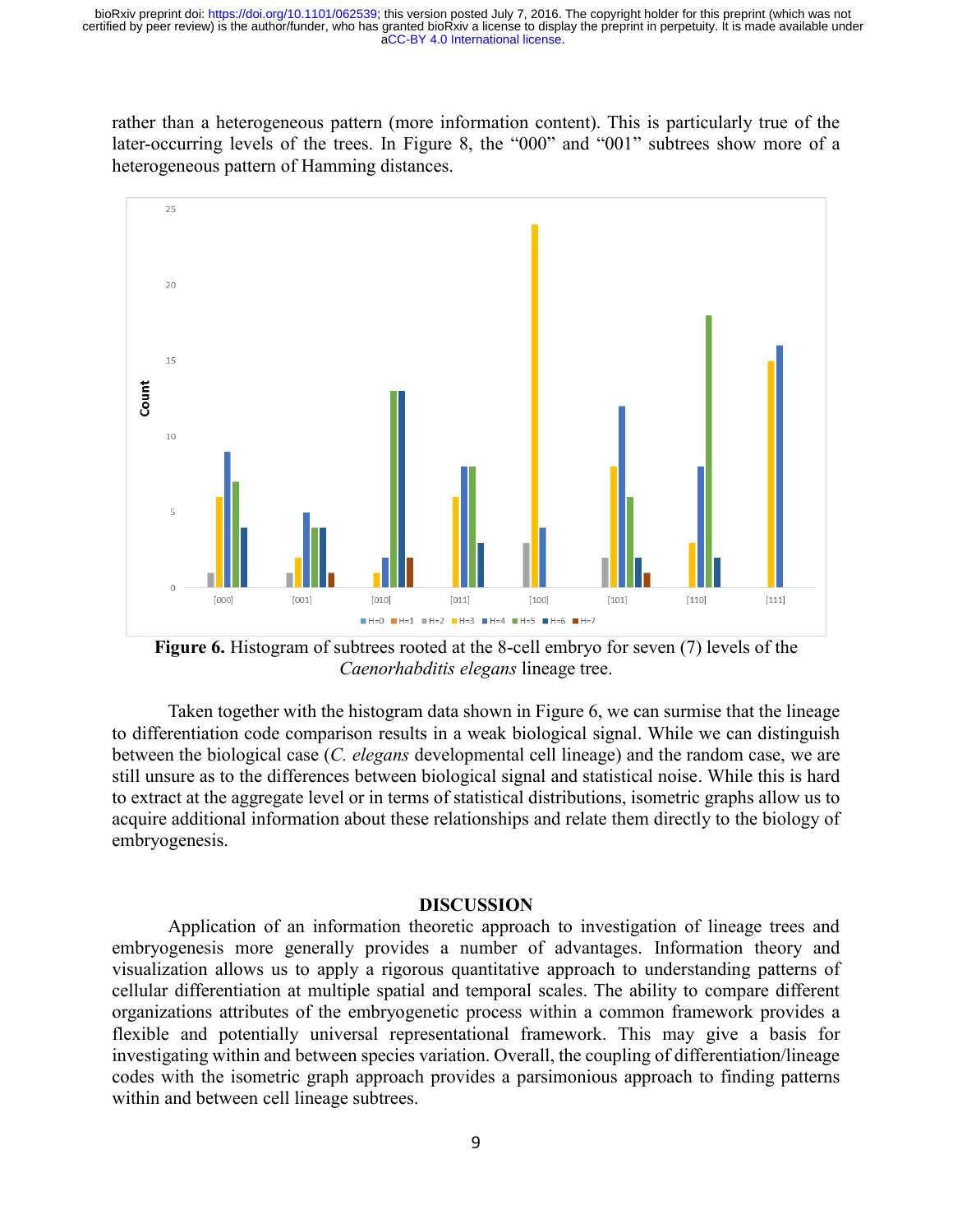



There also appears to be a difference between a biological signal and random noise. Random noise seems to be defined by either a heterogeneous pattern along a single isometric line (Supplemental File 3), or convergence to a Hamming distance of 3 after averaging (Figure 2). This is systematically lower than in the case of *C. elegans*, where the combined effects of early cell polarity and the founding of functionally distinct subtrees results in a more informative differentiation code.

By contrast, a biological pattern can be defined by local conservation (less information content) within a sublineage, and appears as a series of two or more consecutive points with the same Hamming distance. This can be observed by looking at the coordination of daughter cell criteria over several differentiation events. When the Hamming distance of pairs of daughter cells changes together over developmental time, it serves as a signal of this coordination [8, 13]. While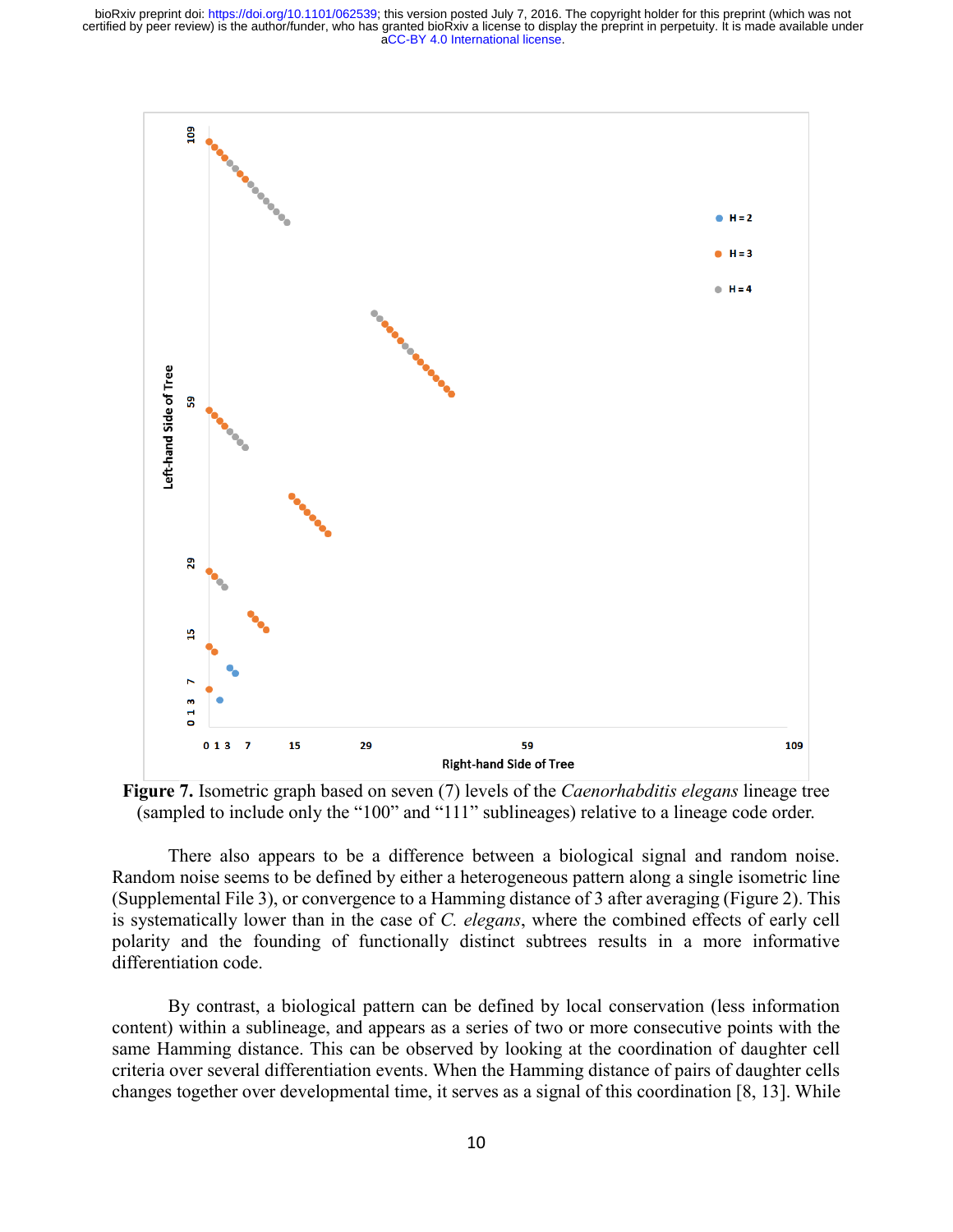we have focused on the comparison between differentiation and lineage codes in this paper, binary classification codes can be model for other criterion, and thus allowing for multiple dimensions of variation to be explored one pairwise comparison at a time.



**Figure 8.** Isometric graph based on seven (7) levels of the *Caenorhabditis elegans* lineage tree (sampled to include only the "000" and "001" sublineages) relative to a lineage code order.

Finally, this leads us to ask what is biologically unique regarding the cells in the "100"/"111" sublineages versus the "000"/"001" sublineages of the *C. elegans* embryogenetic trees. The fact that there are observable differences between sublineages for the biological example demonstrates that this method provides a signal distinct from random noise. The "100"/"111" sublineages are part of the AB sublineage, the cells of which tend to exhibit a generalized fate. By contrast, the "000"/"001" sublineages (sublineages C, D, and P) are overrepresented by cells that contribute to germ line formation and muscle cells [13]. Each sublinage also possess additional characteristics such as their own internal cell cycle clock [14]. While an information-theoretic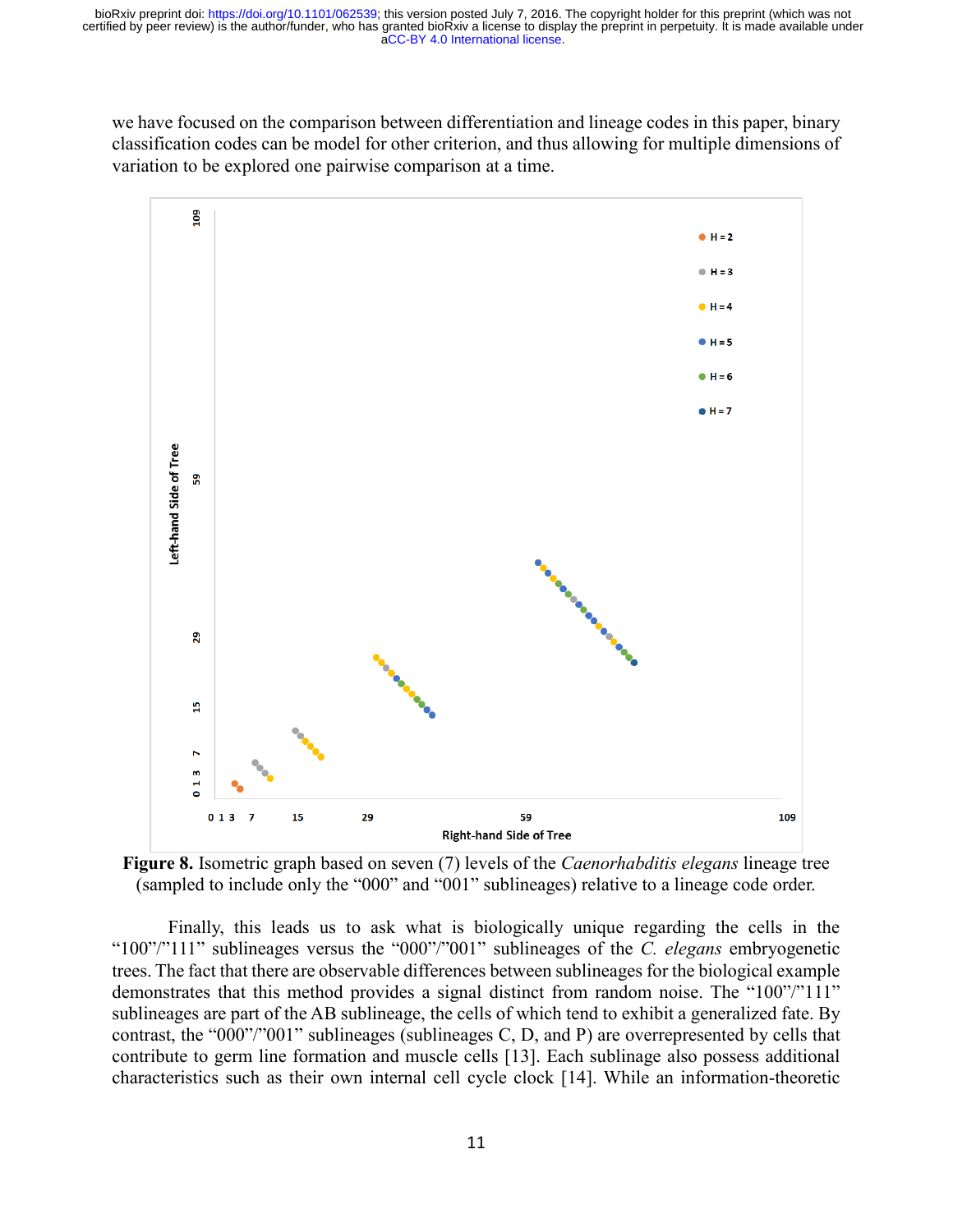approach does not pinpoint these causal factors directly, it does provide a means for identifying features for further investigation.

Finally, we would like to revisit Figure 3 (entire *C. elegans* developmental cell lineage up to 7 division events) and inquire about the identities of cells with a Hamming distance of 6 and 7. As Figure 7 and 8 demonstrate, sublineages such as C and D feature cells with a Hamming distance of 6 and 7, while other sublineages may not feature any such cells. To systematically investigate this, all cells with a Hamming distance of 6 and 7 were identified and classified into their corresponding developmental sublineage (AB, C, D, E, or MS). This allows for the proportion of cells with a Hamming distance of 6 and 7 in each sublineage to all cells at levels 6 and 7 in a given sublineage to be calculated (Table 2). Upon comparison, we can see that a plurality of cells in the D sublineage and a majority of cells in the MS sublineage fit these criteria. What this means in terms of terminal differentiation is not clear. While all cells in the D sublinege contribute to muscle formation, the MS sublineage is a bit more diverse, with cells contributing to the formation of muscle, neuron, glands, and coelomocytes [2]. As in the case of Figure 8, these sublineages are located towards the posterior end of the nematode.

**Table 2.** Identity of cells with Hamming distances of 6 and 7 by sublineage, the number of such cells by *C. elegans* developmental sublineage, and the proportion of these counts by the total number of cells at levels 6 and 7 of the *C. elegans* lineage tree.

| Sublineage | <b>Number of Cells</b> | <b>Proportion</b> |
|------------|------------------------|-------------------|
| AВ         |                        | 0.052083333       |
|            |                        | 0.166666667       |
|            |                        | 0.416666667       |
|            |                        | 0.125             |
| MS         |                        | 0.666666667       |

## **ACKNOWLEDGEMENTS**

We would like to thank John E. Sulston and Zhirong Bao for access to nomenclature and biometric data for the *C. elegans* embryo. We would also like to thank Stephen Larson and the OpenWorm Foundation for their institutional support, and George E. Mikhailovsky for his comments and suggestions.

# **REFERENCES**

[1] Stern, C.D.; Fraser, S.E. Tracing the lineage of tracing cell lineages. Nature Cell Biology, 2001, 3, E216-218.

[2] Sulston, J.E.; Schierenberg, E.; White, J.G.; Thomson, J.N. The embryonic cell lineage of the nematode Caenorhabditis elegans. Developmental Biology, 1983, 100, 64-119.